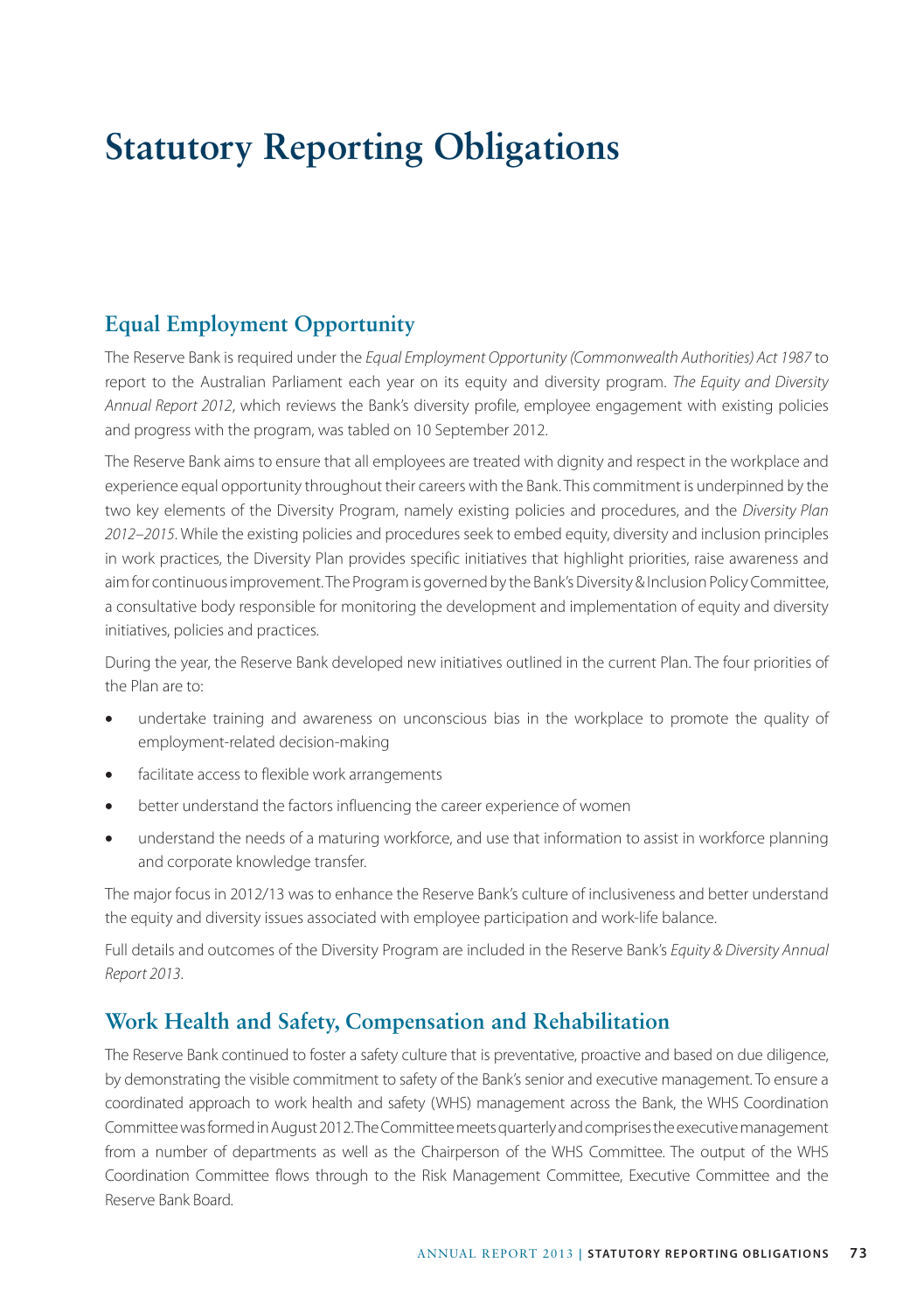In terms of the *Work Health and Safety Act 2011 (Cth)* (WHS Act) and the conditions of its licence as a Licensed Authority under the *Safety, Rehabilitation and Compensation Act 1988*, the Reserve Bank is required to report each year on WHS and workers compensation and rehabilitation matters as they affect the Bank.

The Reserve Bank is committed to the safety, health and wellbeing of its workers, including contractors and other persons involved in the Bank's operations. The Bank has a strong track record in all aspects of WHS. Compliance with the relevant legislation and the Bank's Conditions of Licence was confirmed in 2013 by external audits of the Bank's safety, compensation and rehabilitation arrangements. The Safety, Rehabilitation and Compensation Commission subsequently confirmed that the Bank retained the highest possible rating for its prevention, claims management and rehabilitation practices for 2013/14 by maintaining Tier 3 status in each area.

A key focus of the Reserve Bank's activities during the year was to continue robust implementation of the WHS Act across the Bank's worksites. A new WHS strategic plan was developed, setting key priorities for the Bank over the medium term. The Bank continued to provide ongoing training to workers, health and safety representatives and management on contemporary WHS matters, including mental health. The Bank's Health & Wellbeing Program also provided education and promoted physical and psychological health through the implementation of evidence-based initiatives, which are targeted at WHS risks, attitudinal and behavioural change, and the provision of a supportive and safe workplace environment.

From 1 July 2012 to 30 June 2013, there were 51 reported WHS incidents, a decline of 15 per cent from the previous year. Around half of the incidents were sporting injuries sustained during recess breaks and two incidents were notified to Comcare – one a sporting injury that occurred during recess and the other a 'near miss' involving a contractor undertaking building works for the Reserve Bank. Two incidents resulted in workers compensation claims, down from six the previous year, with both involving sporting injuries sustained during recess breaks. The remaining incidents were relatively minor in nature. The Bank's Lost Time Injury Frequency Rate (number of lost time injuries per million hours worked) for the year was 1.2, down from 2 in the previous year, and a little lower than the industry average.

The Reserve Bank's policies and framework documents covering WHS were endorsed by the Reserve Bank Board in March 2013. The Board receives regular reports on WHS matters in the Bank, including an annual review covering the Bank's WHS indicators and main activities.

#### **Freedom of Information (FOI)**

The Reserve Bank is an Australian Government agency subject to the *Freedom of Information Act 1982* (FOI Act). As required by Part II of the FOI Act, the Bank provides information to the public as part of the Information Publication Scheme (IPS). Details of the Bank's obligations under the FOI Act and the IPS can be found on the Bank's website at www.rba.gov.au/foi.

Seventeen requests for access to documents under the FOI Act were received in 2012/13. Access was granted in part in response to 10 requests. No relevant documents were found in response to one request. Access to documents was denied in response to one request and four requests were withdrawn. One request remained outstanding at the end of the financial year. The Reserve Bank continued to publish on its website information that has been released in response to FOI access requests, as required by the FOI Act, with RSS feeds to these releases available from the Bank's website.

One application was received for the internal review of a decision in 2012/13.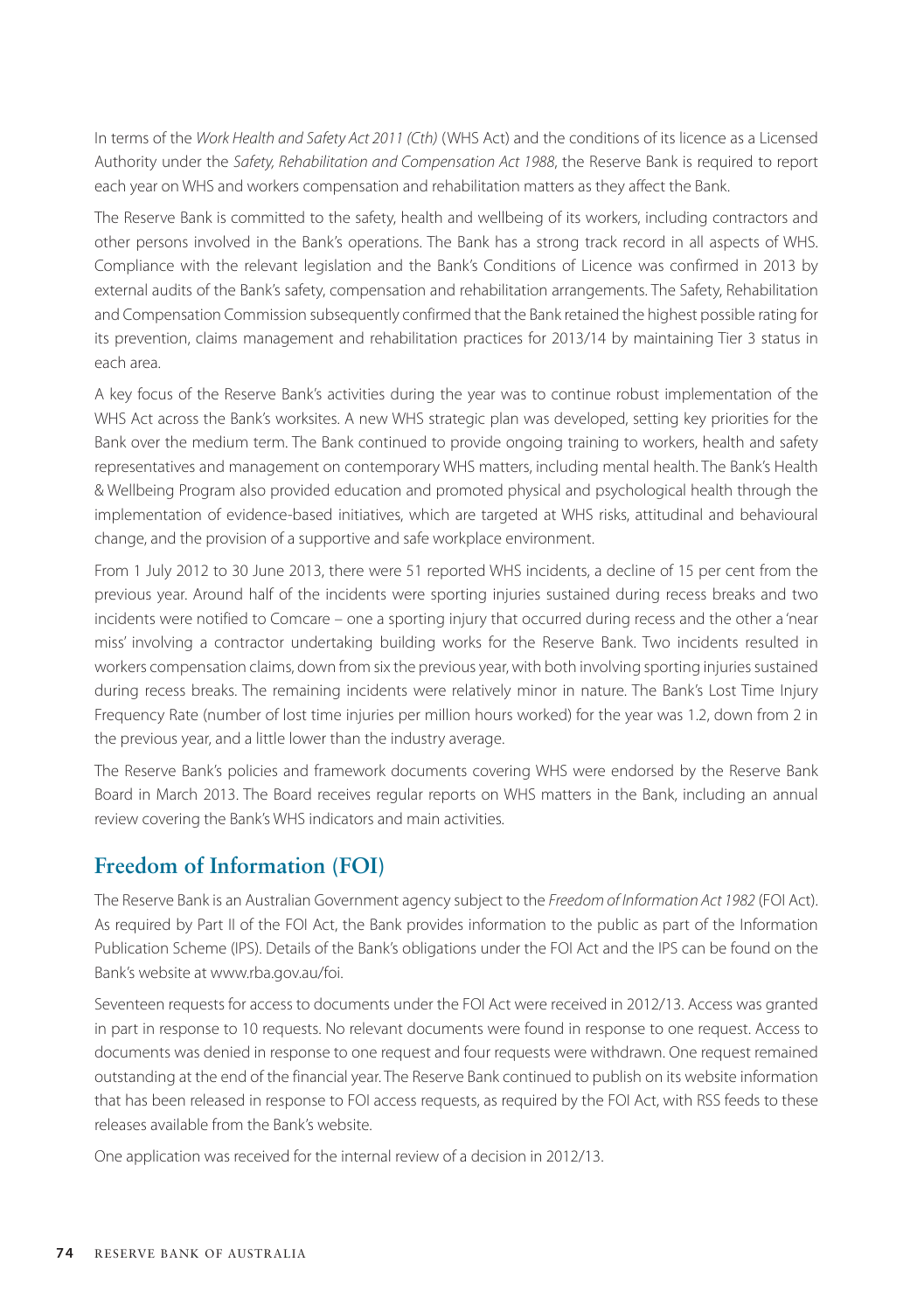The estimated number of staff hours spent dealing with all aspects of FOI requests in 2012/13 was around 395 hours, up from an estimated 294 hours in 2011/12. The total cost to the Reserve Bank of administering the FOI Act in 2012/13 is estimated to be about \$123 000, compared with \$88 000 the previous year. Charges levied and received amounted to \$2 265. In terms of staff hours and costs, the increase in both is attributable to the overall complexity of requests being higher than those received in 2011/12.

# **Amendments to Enabling and Other Relevant Legislation**

In January 2013, in accordance with commitments made by G20 leaders, a new regime for the regulation of derivative transactions and derivative trade repositories was introduced into the *Corporations Act 2001*. The *Corporations Legislation Amendment (Derivative Transactions) Act 2012* introduced a new Part 7.5A, under which the responsible Minister may issue a determination that mandatory obligations with respect to trade reporting, central clearing or platform trading should apply to a specified class or classes of over-the-counter (OTC) derivatives. Once the Minister has made a determination, the Australian Securities and Investments Commission (ASIC) may make derivative transaction rules that apply to the relevant products. Such rules set out the details of any requirements, including the institutional scope, product scope, transitional arrangements and the manner and form in which persons must comply with the requirements. In making determinations under Part 7.5A, the Minister must consult with ASIC, the Australian Prudential Regulation Authority (APRA) and the Reserve Bank. ASIC must also consult with APRA and the Bank in making derivative transaction rules. In order to inform their advice to the Minister, ASIC, APRA and the Bank actively monitor developments in the Australian and overseas OTC derivatives markets. As part of this process, the regulators carry out periodic surveys of the Australian OTC markets and produce assessment reports based on the results of these surveys. Over the past year the regulators have produced two such reports: in October 2012 and July 2013. In accordance with a recommendation in the October 2012 report, the Minister issued a determination in respect of trade reporting. ASIC finalised derivative transaction rules in relation to this determination in July 2013.

Part 7.5A also establishes a licensing regime for trade repositories. This regime imposes obligations on licensed trade repositories, including that they comply with requests for derivative trade data from ASIC, APRA and the Reserve Bank, and that they give such assistance to these regulators as might reasonably be requested in the performance of the regulators' functions.

In conjunction with these changes, section 79A of the *Reserve Bank Act 1959* was amended to extend the information protection provisions in that section to data provided under the new regime. Section 79A was also amended to clarify the ability of the Reserve Bank to share protected information with financial sector supervisory agencies and other central banks for the purpose of performance or exercise of their functions and powers. This clarification was important to ensure that effective sharing of protected information can occur for the purpose of ensuring financial system stability, including as it relates to derivative transactions.

In June 2013 the *Corporations and Financial Sector Legislation Amendment Act 2013* made a number of changes relevant to the Reserve Bank's powers and functions, in particular its role in the regulation of clearing and settlement facilities, which is overseen by the Payments System Board. This legislation:

- **•** amended the *Payment Systems and Netting Act 1998* to support the capacity for central counterparties to transfer client positions from a potentially insolvent clearing participant to another clearing participant, in line with requirements in the new Financial Stability Standards set by the Reserve Bank
- **•** amended the Corporations Act to remove the requirement for the Reserve Bank and ASIC to conduct annual assessments of licensed clearing and settlement facilities, except as determined by regulation